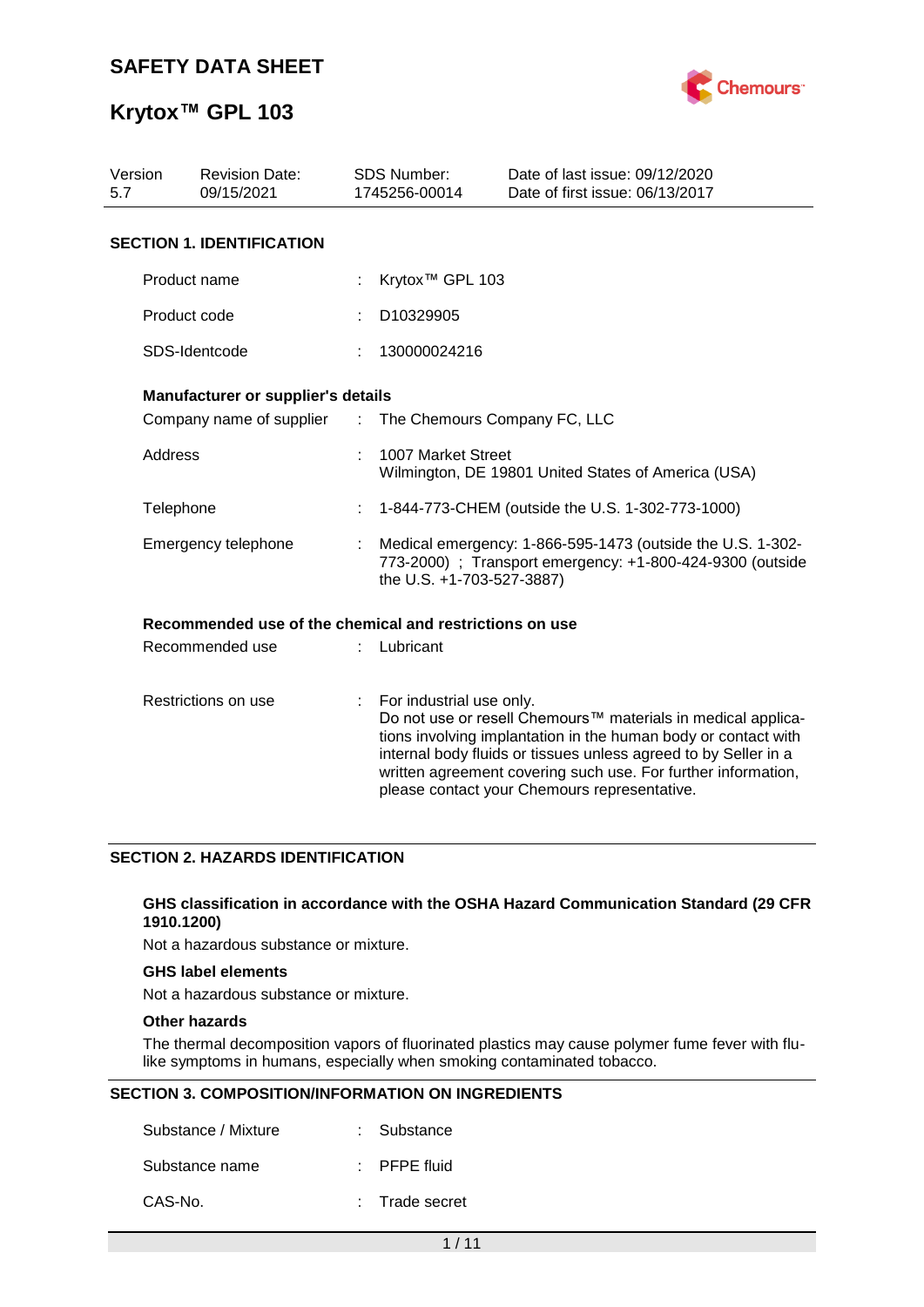

| Version | <b>Revision Date:</b> | SDS Number:   | Date of last issue: 09/12/2020  |
|---------|-----------------------|---------------|---------------------------------|
| -5.7    | 09/15/2021            | 1745256-00014 | Date of first issue: 06/13/2017 |
|         |                       |               |                                 |

## **Components**

No hazardous ingredients

## **SECTION 4. FIRST AID MEASURES**

| If inhaled                                                        |    | If inhaled, remove to fresh air.<br>Get medical attention if symptoms occur.                                                                                                                                                                                                                                                               |
|-------------------------------------------------------------------|----|--------------------------------------------------------------------------------------------------------------------------------------------------------------------------------------------------------------------------------------------------------------------------------------------------------------------------------------------|
| In case of skin contact                                           | ÷. | Wash with water and soap as a precaution.<br>Get medical attention if symptoms occur.                                                                                                                                                                                                                                                      |
| In case of eye contact                                            |    | : Flush eyes with water as a precaution.<br>Get medical attention if irritation develops and persists.                                                                                                                                                                                                                                     |
| If swallowed                                                      | ÷. | If swallowed, DO NOT induce vomiting.<br>Get medical attention if symptoms occur.<br>Rinse mouth thoroughly with water.                                                                                                                                                                                                                    |
| Most important symptoms<br>and effects, both acute and<br>delayed | ÷  | Inhalation may provoke the following symptoms:<br>Polymer fume fever<br>Skin contact may provoke the following symptoms:<br>Redness<br>Eye contact may provoke the following symptoms<br><b>Blurred vision</b><br><b>Discomfort</b><br>Lachrymation<br>Inhalation may provoke the following symptoms:<br>Irritation<br>Shortness of breath |
| Protection of first-aiders                                        |    | No special precautions are necessary for first aid responders.                                                                                                                                                                                                                                                                             |
| Notes to physician                                                |    | Treat symptomatically and supportively.                                                                                                                                                                                                                                                                                                    |

### **SECTION 5. FIRE-FIGHTING MEASURES**

| Suitable extinguishing media :           |    | Not applicable<br>Will not burn                                                                                                |
|------------------------------------------|----|--------------------------------------------------------------------------------------------------------------------------------|
| Unsuitable extinguishing<br>media        | t. | Not applicable<br>Will not burn                                                                                                |
| Specific hazards during fire<br>fighting |    | Exposure to combustion products may be a hazard to health.                                                                     |
| Hazardous combustion prod-<br>ucts       |    | Hydrogen fluoride<br>carbonyl fluoride<br>potentially toxic fluorinated compounds<br>aerosolized particulates<br>Carbon oxides |
| Specific extinguishing meth-             | t. | Use extinguishing measures that are appropriate to local cir-                                                                  |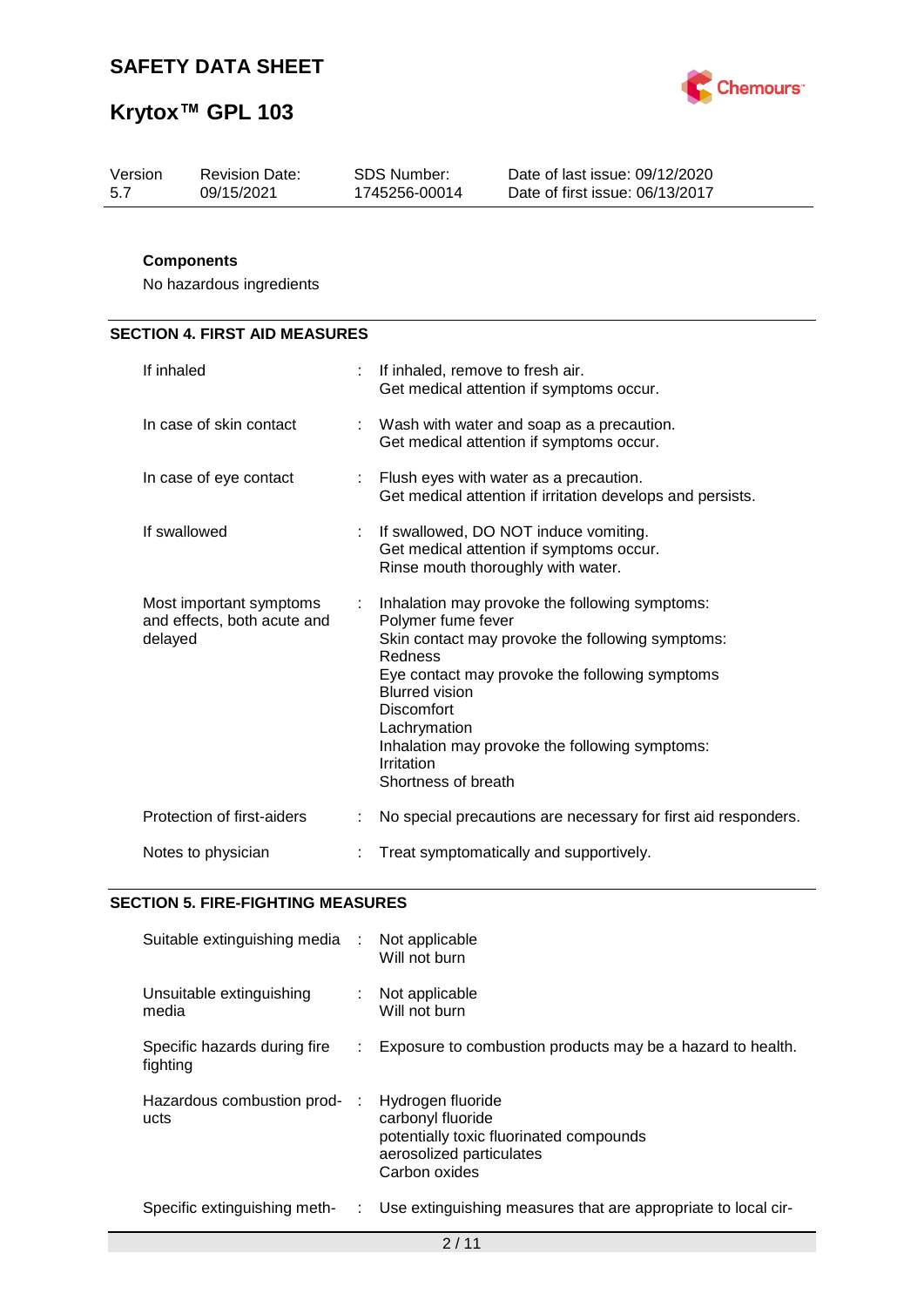

| Version<br>5.7 | <b>Revision Date:</b><br>09/15/2021                                             | SDS Number:<br>1745256-00014                                                | Date of last issue: 09/12/2020<br>Date of first issue: 06/13/2017                                                                                                                                                                                                                                                                                                                                                                                                                                                                                                                                                        |
|----------------|---------------------------------------------------------------------------------|-----------------------------------------------------------------------------|--------------------------------------------------------------------------------------------------------------------------------------------------------------------------------------------------------------------------------------------------------------------------------------------------------------------------------------------------------------------------------------------------------------------------------------------------------------------------------------------------------------------------------------------------------------------------------------------------------------------------|
| ods            |                                                                                 | SO.<br>Evacuate area.                                                       | cumstances and the surrounding environment.<br>Use water spray to cool unopened containers.<br>Remove undamaged containers from fire area if it is safe to do                                                                                                                                                                                                                                                                                                                                                                                                                                                            |
|                | Special protective equipment<br>for fire-fighters                               | necessary.<br>Use personal protective equipment.                            | Wear self-contained breathing apparatus for firefighting if                                                                                                                                                                                                                                                                                                                                                                                                                                                                                                                                                              |
|                | <b>SECTION 6. ACCIDENTAL RELEASE MEASURES</b>                                   |                                                                             |                                                                                                                                                                                                                                                                                                                                                                                                                                                                                                                                                                                                                          |
|                | Personal precautions, protec- :<br>tive equipment and emer-<br>gency procedures |                                                                             | Follow safe handling advice (see section 7) and personal pro-<br>tective equipment recommendations (see section 8).                                                                                                                                                                                                                                                                                                                                                                                                                                                                                                      |
|                | Environmental precautions                                                       | Avoid release to the environment.<br>oil barriers).<br>cannot be contained. | Prevent further leakage or spillage if safe to do so.<br>Prevent spreading over a wide area (e.g., by containment or<br>Retain and dispose of contaminated wash water.<br>Local authorities should be advised if significant spillages                                                                                                                                                                                                                                                                                                                                                                                   |
|                | Methods and materials for<br>containment and cleaning up                        | bent.<br>which regulations are applicable.                                  | Soak up with inert absorbent material.<br>For large spills, provide diking or other appropriate contain-<br>ment to keep material from spreading. If diked material can be<br>pumped, store recovered material in appropriate container.<br>Clean up remaining materials from spill with suitable absor-<br>Local or national regulations may apply to releases and dispo-<br>sal of this material, as well as those materials and items em-<br>ployed in the cleanup of releases. You will need to determine<br>Sections 13 and 15 of this SDS provide information regarding<br>certain local or national requirements. |

## **SECTION 7. HANDLING AND STORAGE**

| <b>Technical measures</b>   |    | See Engineering measures under EXPOSURE<br>CONTROLS/PERSONAL PROTECTION section.                                                                                                                                             |
|-----------------------------|----|------------------------------------------------------------------------------------------------------------------------------------------------------------------------------------------------------------------------------|
| Local/Total ventilation     |    | : Use only with adequate ventilation.                                                                                                                                                                                        |
| Advice on safe handling     |    | : Handle in accordance with good industrial hygiene and safety<br>practice, based on the results of the workplace exposure as-<br>sessment<br>Take care to prevent spills, waste and minimize release to the<br>environment. |
| Conditions for safe storage | ÷. | Keep in properly labeled containers.<br>Store in accordance with the particular national regulations.                                                                                                                        |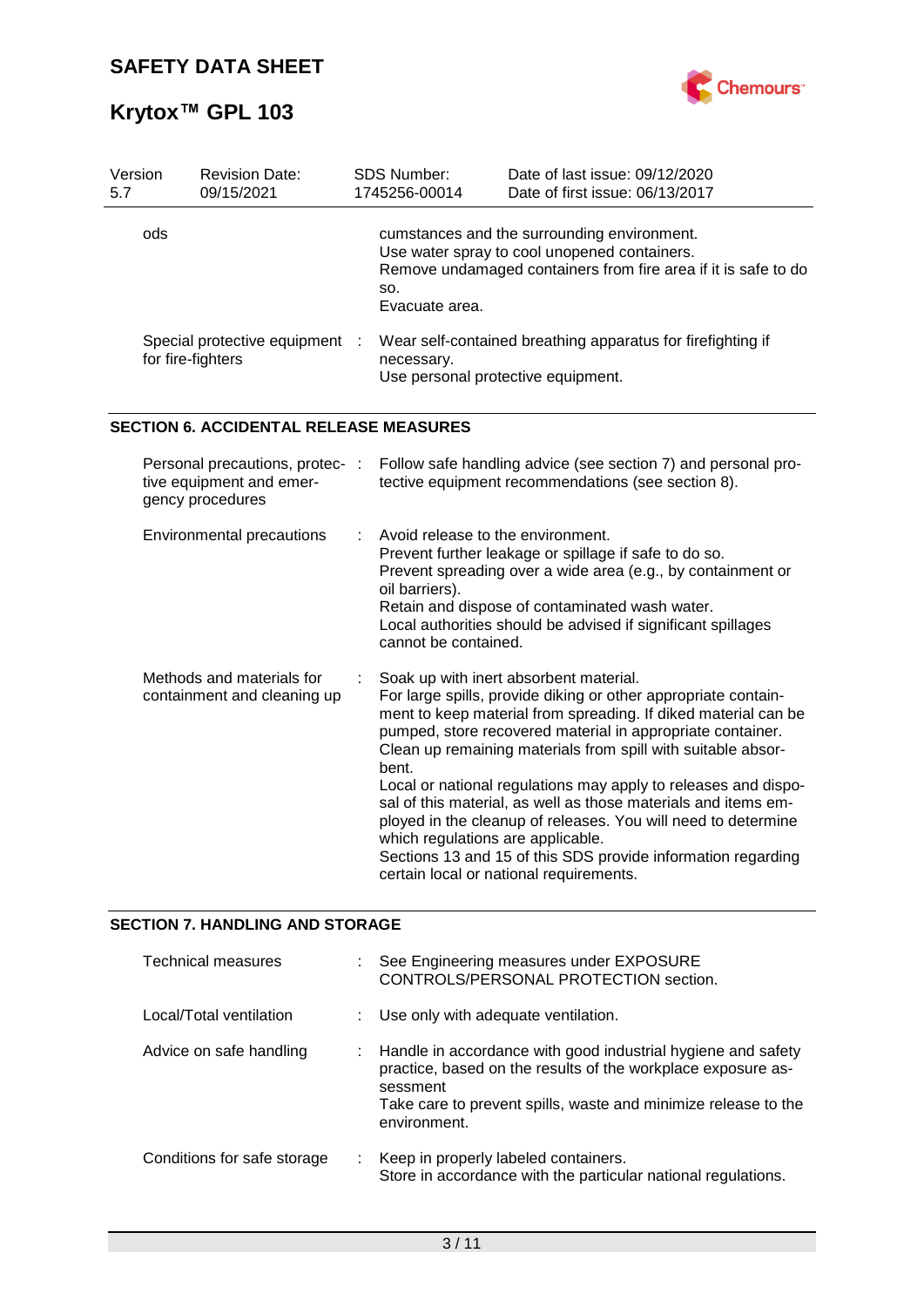

| Version<br>5.7                                | <b>Revision Date:</b><br>09/15/2021 | <b>SDS Number:</b><br>1745256-00014 |  | Date of last issue: 09/12/2020<br>Date of first issue: 06/13/2017 |
|-----------------------------------------------|-------------------------------------|-------------------------------------|--|-------------------------------------------------------------------|
|                                               | Materials to avoid                  |                                     |  | : No special restrictions on storage with other products.         |
| Further information on stor-<br>age stability |                                     |                                     |  | : No decomposition if stored and applied as directed.             |

## **SECTION 8. EXPOSURE CONTROLS/PERSONAL PROTECTION**

### **Ingredients with workplace control parameters**

Contains no substances with occupational exposure limit values.

## **Occupational exposure limits of decomposition products**

| Components          | CAS-No.   | Value type<br>(Form of<br>exposure) | Control parame-<br>ters / Permissible<br>concentration | <b>Basis</b>        |
|---------------------|-----------|-------------------------------------|--------------------------------------------------------|---------------------|
| Hydrofluoric acid   | 7664-39-3 | <b>TWA</b>                          | $0.5$ ppm<br>(Fluorine)                                | <b>ACGIH</b>        |
|                     |           | $\mathsf{C}$                        | 2 ppm<br>(Fluorine)                                    | <b>ACGIH</b>        |
|                     |           | $\mathsf{C}$                        | 6 ppm<br>$5$ mg/m <sup>3</sup>                         | <b>NIOSH REL</b>    |
|                     |           | <b>TWA</b>                          | 3 ppm<br>$2.5 \text{ mg/m}^3$                          | <b>NIOSH REL</b>    |
|                     |           | <b>TWA</b>                          | 3 ppm                                                  | OSHA Z-2            |
| Carbonyl difluoride | 353-50-4  | <b>TWA</b>                          | 2 ppm                                                  | <b>ACGIH</b>        |
|                     |           | <b>STEL</b>                         | 5 ppm                                                  | <b>ACGIH</b>        |
|                     |           | <b>TWA</b>                          | 2 ppm<br>$5 \text{ mg/m}^3$                            | <b>NIOSH REL</b>    |
|                     |           | <b>ST</b>                           | 5 ppm<br>$15$ mg/m <sup>3</sup>                        | <b>NIOSH REL</b>    |
| Carbon dioxide      | 124-38-9  | <b>TWA</b>                          | 5,000 ppm                                              | <b>ACGIH</b>        |
|                     |           | <b>STEL</b>                         | 30,000 ppm                                             | <b>ACGIH</b>        |
|                     |           | <b>TWA</b>                          | $\overline{5,000}$ ppm<br>9,000 mg/m <sup>3</sup>      | <b>NIOSH REL</b>    |
|                     |           | <b>ST</b>                           | 30,000 ppm<br>54,000 mg/m <sup>3</sup>                 | <b>NIOSH REL</b>    |
|                     |           | <b>TWA</b>                          | 5,000 ppm<br>$9,000$ mg/m <sup>3</sup>                 | OSHA <sub>Z-1</sub> |
| Carbon monoxide     | 630-08-0  | <b>TWA</b>                          | 25 ppm                                                 | <b>ACGIH</b>        |
|                     |           | <b>TWA</b>                          | 35 ppm<br>40 mg/m <sup>3</sup>                         | <b>NIOSH REL</b>    |
|                     |           | $\overline{\text{c}}$               | 200 ppm<br>229 mg/m <sup>3</sup>                       | <b>NIOSH REL</b>    |
|                     |           | <b>TWA</b>                          | 50 ppm<br>55 mg/m <sup>3</sup>                         | OSHA <sub>Z-1</sub> |

**Engineering measures** : Processing may form hazardous compounds (see section 10).

> Ensure adequate ventilation, especially in confined areas. Minimize workplace exposure concentrations.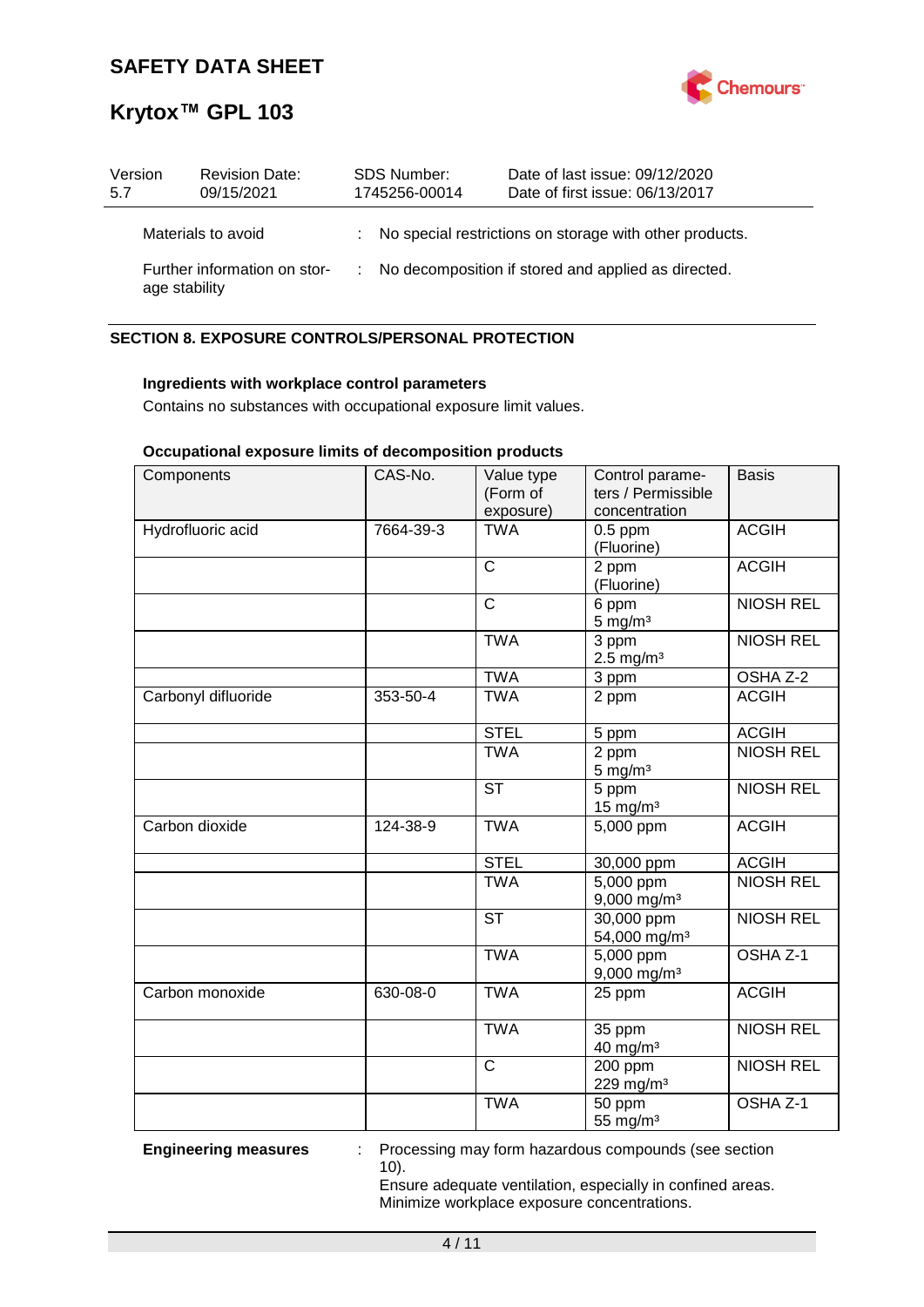

| Version | <b>Revision Date:</b> | SDS Number:   | Date of last issue: 09/12/2020  |
|---------|-----------------------|---------------|---------------------------------|
| 5.7     | 09/15/2021            | 1745256-00014 | Date of first issue: 06/13/2017 |
|         |                       |               |                                 |

## **Personal protective equipment**

| Respiratory protection   |  | General and local exhaust ventilation is recommended to<br>maintain vapor exposures below recommended limits. Where<br>concentrations are above recommended limits or are<br>unknown, appropriate respiratory protection should be worn.<br>Follow OSHA respirator regulations (29 CFR 1910.134) and<br>use NIOSH/MSHA approved respirators. Protection provided<br>by air purifying respirators against exposure to any hazar-<br>dous chemical is limited. Use a positive pressure air supplied<br>respirator if there is any potential for uncontrolled release,<br>exposure levels are unknown, or any other circumstance<br>where air purifying respirators may not provide adequate<br>protection. |  |
|--------------------------|--|----------------------------------------------------------------------------------------------------------------------------------------------------------------------------------------------------------------------------------------------------------------------------------------------------------------------------------------------------------------------------------------------------------------------------------------------------------------------------------------------------------------------------------------------------------------------------------------------------------------------------------------------------------------------------------------------------------|--|
| Hand protection          |  |                                                                                                                                                                                                                                                                                                                                                                                                                                                                                                                                                                                                                                                                                                          |  |
| Remarks                  |  | Wash hands before breaks and at the end of workday.                                                                                                                                                                                                                                                                                                                                                                                                                                                                                                                                                                                                                                                      |  |
| Eye protection           |  | Wear the following personal protective equipment:<br>Safety glasses                                                                                                                                                                                                                                                                                                                                                                                                                                                                                                                                                                                                                                      |  |
| Skin and body protection |  | Skin should be washed after contact.                                                                                                                                                                                                                                                                                                                                                                                                                                                                                                                                                                                                                                                                     |  |
| Hygiene measures         |  | If exposure to chemical is likely during typical use, provide<br>eye flushing systems and safety showers close to the wor-<br>king place.<br>When using do not eat, drink or smoke.<br>Wash contaminated clothing before re-use.                                                                                                                                                                                                                                                                                                                                                                                                                                                                         |  |

## **SECTION 9. PHYSICAL AND CHEMICAL PROPERTIES**

| Appearance                                                     | ÷                         | viscous liquid                                      |
|----------------------------------------------------------------|---------------------------|-----------------------------------------------------|
| Color                                                          | ÷                         | colorless                                           |
| Odor                                                           | ÷                         | odorless                                            |
| <b>Odor Threshold</b>                                          | ٠.                        | No data available                                   |
| рH                                                             | : 7                       |                                                     |
| Melting point/freezing point                                   | $\mathbb{R}^{\mathbb{Z}}$ | No data available                                   |
| Initial boiling point and boiling : No data available<br>range |                           |                                                     |
| Flash point                                                    | t.                        | Method: Pensky-Martens closed cup<br>does not flash |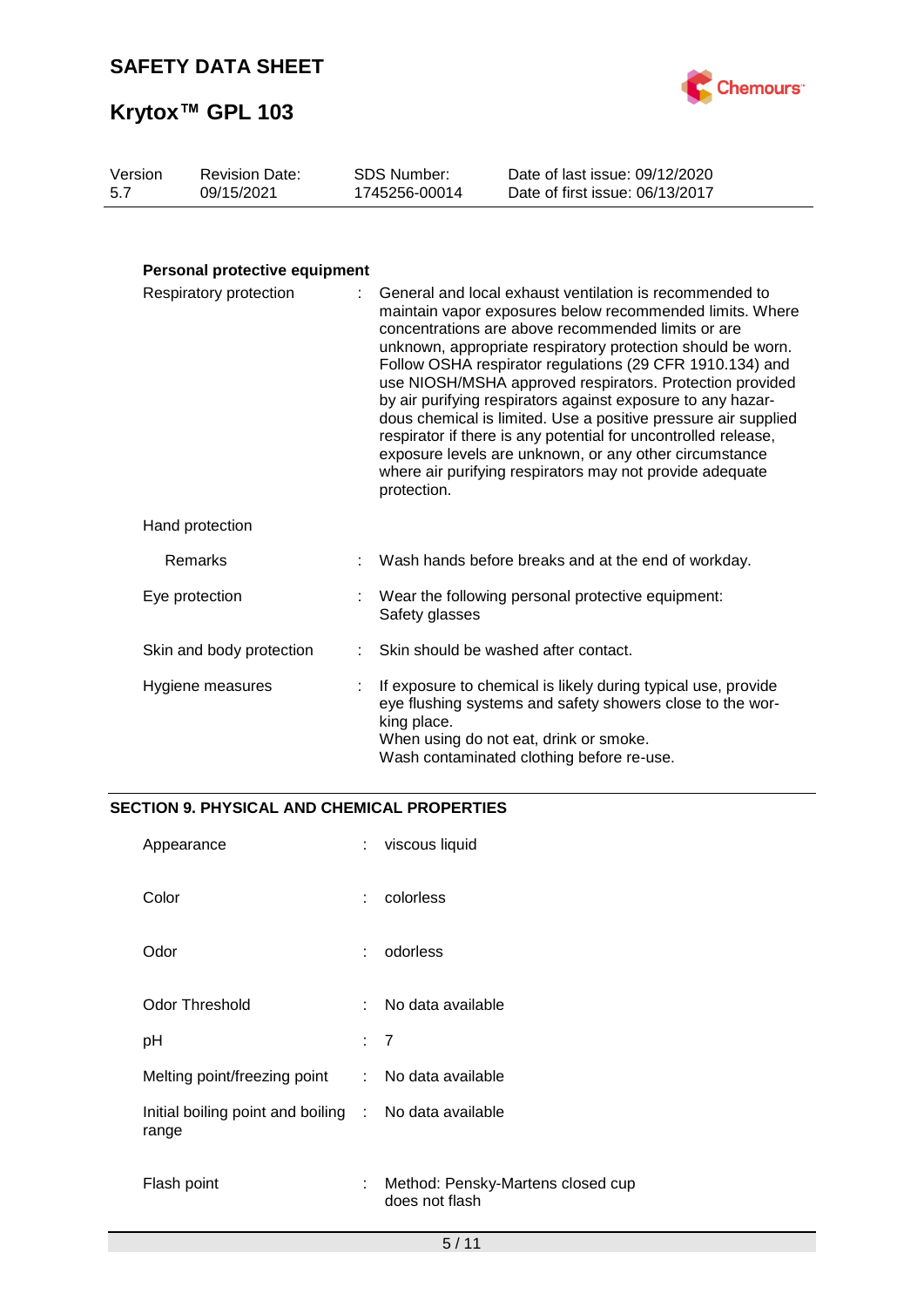# **Krytox™ GPL 103**



| 5.7 | Version         | <b>Revision Date:</b><br>09/15/2021                 |                | SDS Number:<br>1745256-00014 | Date of last issue: 09/12/2020<br>Date of first issue: 06/13/2017 |
|-----|-----------------|-----------------------------------------------------|----------------|------------------------------|-------------------------------------------------------------------|
|     |                 |                                                     |                |                              |                                                                   |
|     |                 | Evaporation rate                                    | ÷.             | No data available            |                                                                   |
|     |                 | Flammability (solid, gas)                           | ÷.             | Not applicable               |                                                                   |
|     |                 | Flammability (liquids)                              |                | Will not burn                |                                                                   |
|     |                 | Upper explosion limit / Upper<br>flammability limit | $\mathbb{R}^n$ | No data available            |                                                                   |
|     |                 | Lower explosion limit / Lower<br>flammability limit | ÷              | No data available            |                                                                   |
|     |                 | Vapor pressure                                      |                | No data available            |                                                                   |
|     |                 | Relative vapor density                              |                | No data available            |                                                                   |
|     |                 | Relative density                                    | ÷.             | 1.86 - 1.91 (75 °F / 24 °C)  |                                                                   |
|     | Solubility(ies) | Water solubility                                    | ÷              | insoluble                    |                                                                   |
|     | octanol/water   | Partition coefficient: n-                           |                | No data available            |                                                                   |
|     |                 | Autoignition temperature                            |                | No data available            |                                                                   |
|     |                 | Decomposition temperature                           | ÷.             | 662 °F / 350 °C              |                                                                   |
|     | Viscosity       | Viscosity, kinematic                                | ÷              | No data available            |                                                                   |
|     |                 | <b>Explosive properties</b>                         | ÷              | Not explosive                |                                                                   |
|     |                 | Oxidizing properties                                |                |                              | The substance or mixture is not classified as oxidizing.          |
|     | Particle size   |                                                     |                | Not applicable               |                                                                   |

## **SECTION 10. STABILITY AND REACTIVITY**

| Reactivity             | ÷ | Not classified as a reactivity hazard.                                                                        |
|------------------------|---|---------------------------------------------------------------------------------------------------------------|
| Chemical stability     |   | Stable under normal conditions.                                                                               |
| tions                  |   | Possibility of hazardous reac- : Hazardous decomposition products will be formed at elevated<br>temperatures. |
| Conditions to avoid    |   | None known.                                                                                                   |
| Incompatible materials |   | None.                                                                                                         |
|                        |   |                                                                                                               |

**Hazardous decomposition products** Thermal decomposition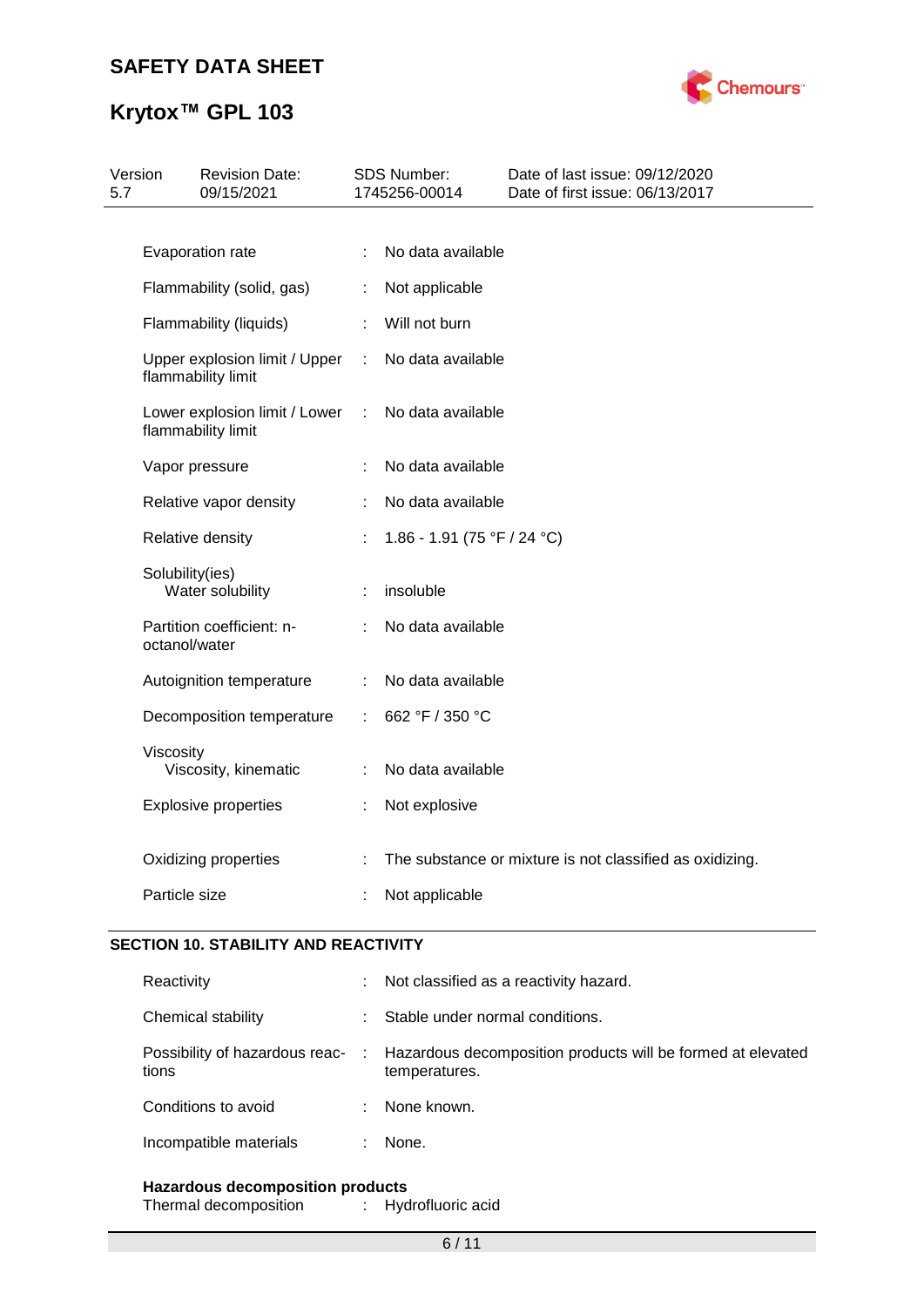

# **Krytox™ GPL 103**

| Version<br>5.7          | <b>Revision Date:</b><br>09/15/2021                                                | <b>SDS Number:</b><br>1745256-00014                      | Date of last issue: 09/12/2020<br>Date of first issue: 06/13/2017                                                                                           |
|-------------------------|------------------------------------------------------------------------------------|----------------------------------------------------------|-------------------------------------------------------------------------------------------------------------------------------------------------------------|
|                         |                                                                                    | Carbonyl difluoride<br>Carbon dioxide<br>Carbon monoxide |                                                                                                                                                             |
|                         | <b>SECTION 11. TOXICOLOGICAL INFORMATION</b>                                       |                                                          |                                                                                                                                                             |
| Inhalation<br>Ingestion | Information on likely routes of exposure<br>Skin contact<br>Eye contact            |                                                          |                                                                                                                                                             |
|                         | <b>Acute toxicity</b>                                                              |                                                          |                                                                                                                                                             |
|                         | Not classified based on available information.                                     |                                                          |                                                                                                                                                             |
|                         | <b>Skin corrosion/irritation</b><br>Not classified based on available information. |                                                          |                                                                                                                                                             |
|                         | Serious eye damage/eye irritation                                                  |                                                          |                                                                                                                                                             |
|                         | Not classified based on available information.                                     |                                                          |                                                                                                                                                             |
|                         | <b>Respiratory or skin sensitization</b>                                           |                                                          |                                                                                                                                                             |
|                         | <b>Skin sensitization</b><br>Not classified based on available information.        |                                                          |                                                                                                                                                             |
|                         | <b>Respiratory sensitization</b><br>Not classified based on available information. |                                                          |                                                                                                                                                             |
|                         | <b>Germ cell mutagenicity</b><br>Not classified based on available information.    |                                                          |                                                                                                                                                             |
| <b>IARC</b>             | Carcinogenicity<br>Not classified based on available information.                  |                                                          | No ingredient of this product present at levels greater than or equal to 0.1% is<br>identified as probable, possible or confirmed human carcinogen by IARC. |
| <b>OSHA</b>             |                                                                                    | on OSHA's list of regulated carcinogens.                 | No component of this product present at levels greater than or equal to 0.1% is                                                                             |
| <b>NTP</b>              |                                                                                    | identified as a known or anticipated carcinogen by NTP.  | No ingredient of this product present at levels greater than or equal to 0.1% is                                                                            |
|                         | <b>Reproductive toxicity</b><br>Not classified based on available information.     |                                                          |                                                                                                                                                             |
|                         | <b>STOT-single exposure</b>                                                        |                                                          |                                                                                                                                                             |
|                         | Not classified based on available information.                                     |                                                          |                                                                                                                                                             |
|                         | <b>STOT-repeated exposure</b><br>Not classified based on available information.    |                                                          |                                                                                                                                                             |
|                         | <b>Aspiration toxicity</b><br>Not classified based on available information.       |                                                          |                                                                                                                                                             |
|                         |                                                                                    |                                                          |                                                                                                                                                             |
|                         |                                                                                    | 7/11                                                     |                                                                                                                                                             |
|                         |                                                                                    |                                                          |                                                                                                                                                             |
|                         |                                                                                    |                                                          |                                                                                                                                                             |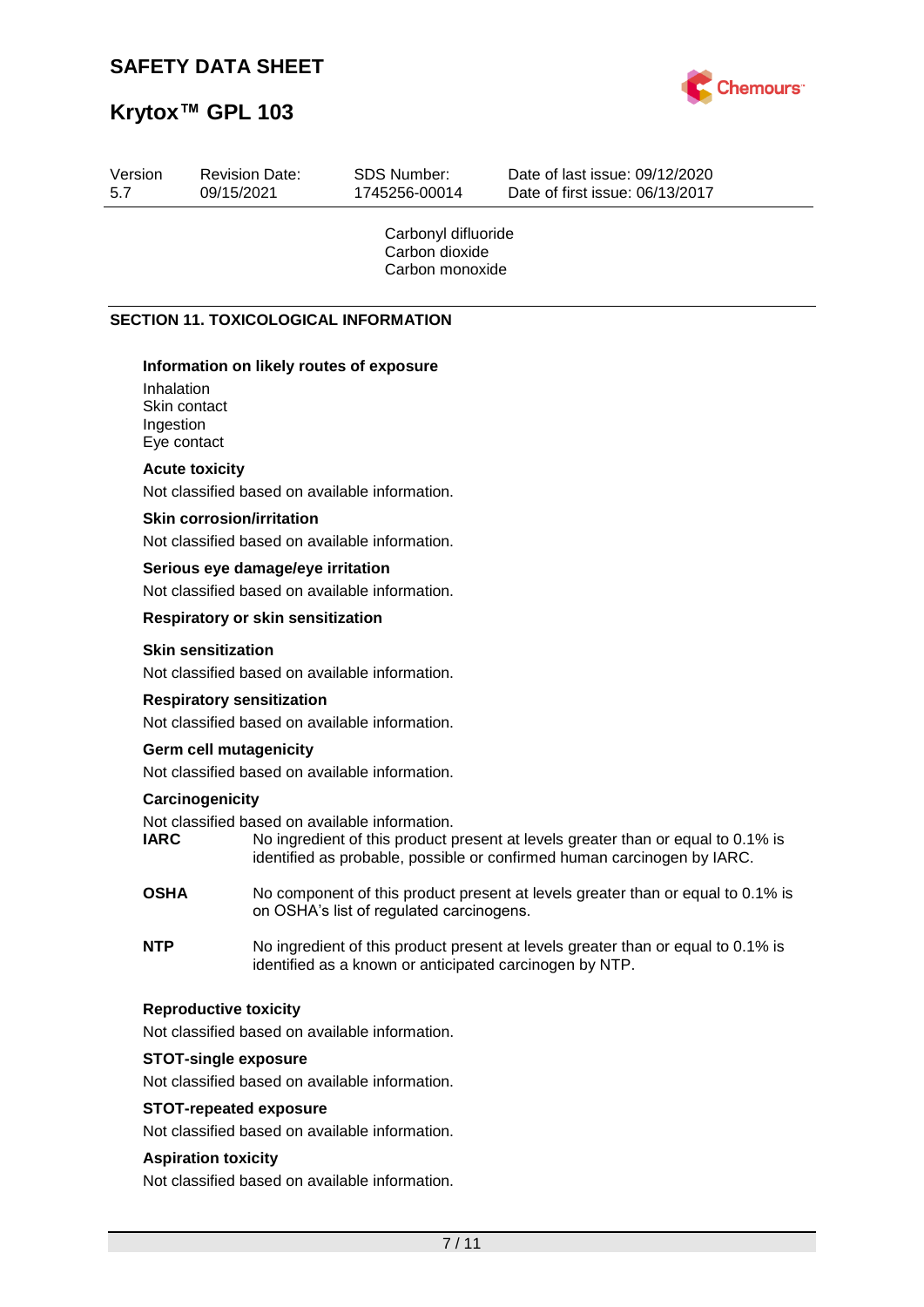

## **Krytox™ GPL 103**

| Version<br>5.7                             | <b>Revision Date:</b><br>09/15/2021       | <b>SDS Number:</b><br>1745256-00014 | Date of last issue: 09/12/2020<br>Date of first issue: 06/13/2017 |  |  |  |  |  |  |  |  |
|--------------------------------------------|-------------------------------------------|-------------------------------------|-------------------------------------------------------------------|--|--|--|--|--|--|--|--|
|                                            |                                           |                                     |                                                                   |  |  |  |  |  |  |  |  |
|                                            | <b>SECTION 12. ECOLOGICAL INFORMATION</b> |                                     |                                                                   |  |  |  |  |  |  |  |  |
|                                            |                                           |                                     |                                                                   |  |  |  |  |  |  |  |  |
|                                            | <b>Ecotoxicity</b>                        |                                     |                                                                   |  |  |  |  |  |  |  |  |
|                                            | No data available                         |                                     |                                                                   |  |  |  |  |  |  |  |  |
|                                            | <b>Persistence and degradability</b>      |                                     |                                                                   |  |  |  |  |  |  |  |  |
|                                            | No data available                         |                                     |                                                                   |  |  |  |  |  |  |  |  |
|                                            | <b>Bioaccumulative potential</b>          |                                     |                                                                   |  |  |  |  |  |  |  |  |
|                                            | No data available                         |                                     |                                                                   |  |  |  |  |  |  |  |  |
|                                            | <b>Mobility in soil</b>                   |                                     |                                                                   |  |  |  |  |  |  |  |  |
|                                            | No data available                         |                                     |                                                                   |  |  |  |  |  |  |  |  |
|                                            | Other adverse effects                     |                                     |                                                                   |  |  |  |  |  |  |  |  |
| No data available                          |                                           |                                     |                                                                   |  |  |  |  |  |  |  |  |
| <b>SECTION 13. DISPOSAL CONSIDERATIONS</b> |                                           |                                     |                                                                   |  |  |  |  |  |  |  |  |
|                                            |                                           |                                     |                                                                   |  |  |  |  |  |  |  |  |
|                                            | Disposal methods                          |                                     |                                                                   |  |  |  |  |  |  |  |  |

| Waste from residues    |  | Dispose of in accordance with local regulations.                                                                                                               |
|------------------------|--|----------------------------------------------------------------------------------------------------------------------------------------------------------------|
| Contaminated packaging |  | Empty containers should be taken to an approved waste<br>handling site for recycling or disposal.<br>If not otherwise specified: Dispose of as unused product. |

### **SECTION 14. TRANSPORT INFORMATION**

### **International Regulations**

### **UNRTDG**

Not regulated as a dangerous good

### **IATA-DGR**

Not regulated as a dangerous good

### **IMDG-Code**

Not regulated as a dangerous good

### **Transport in bulk according to Annex II of MARPOL 73/78 and the IBC Code**

Not applicable for product as supplied.

### **Domestic regulation**

**49 CFR** Not regulated as a dangerous good

# **Special precautions for user**

Not applicable

### **SECTION 15. REGULATORY INFORMATION**

### **CERCLA Reportable Quantity**

This material does not contain any components with a CERCLA RQ.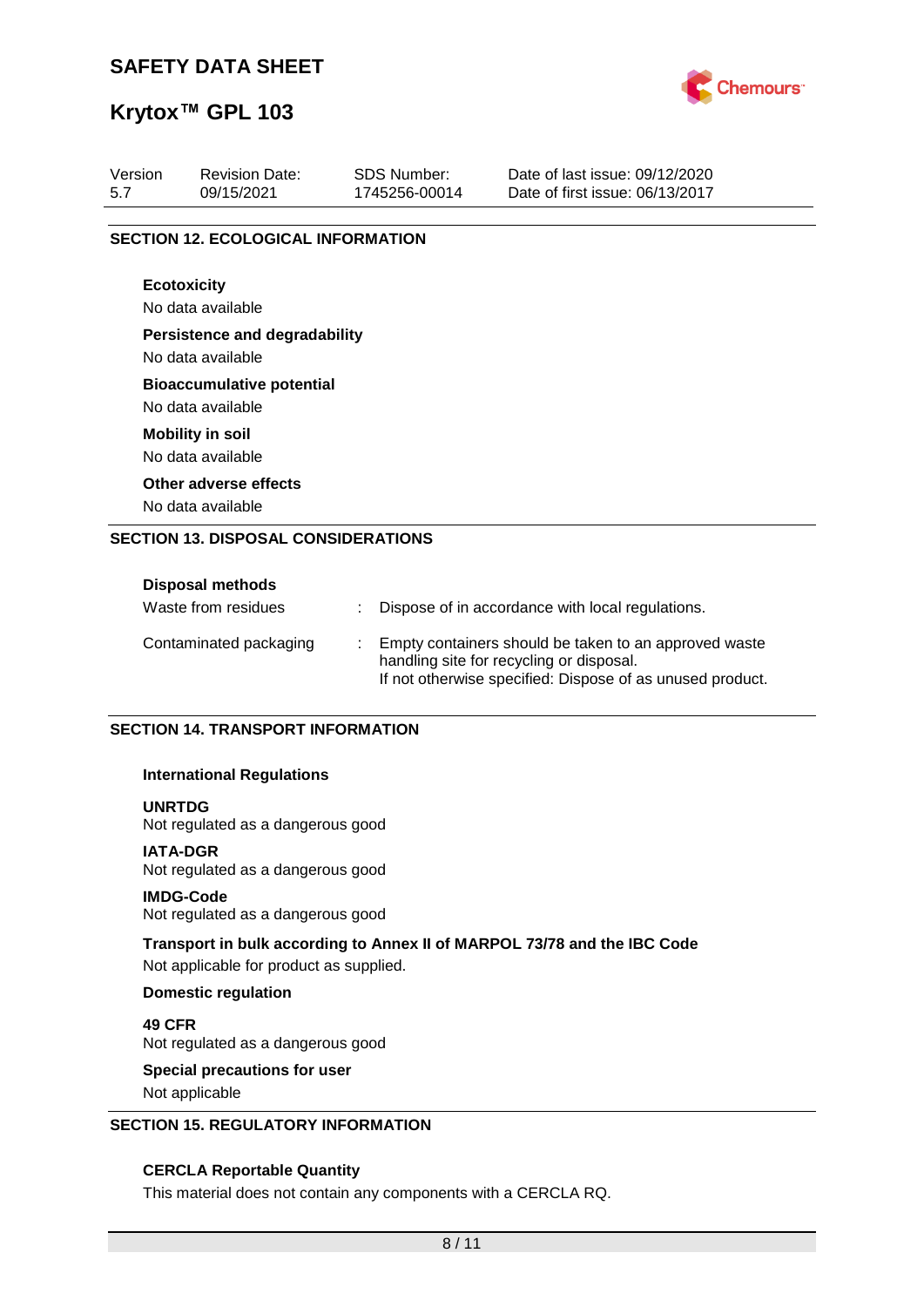

| Version<br>5.7       |  | <b>Revision Date:</b><br>09/15/2021                                                                                                                     |                                                                                                                                                                                           | <b>SDS Number:</b><br>1745256-00014 | Date of last issue: 09/12/2020<br>Date of first issue: 06/13/2017        |              |  |
|----------------------|--|---------------------------------------------------------------------------------------------------------------------------------------------------------|-------------------------------------------------------------------------------------------------------------------------------------------------------------------------------------------|-------------------------------------|--------------------------------------------------------------------------|--------------|--|
|                      |  | <b>SARA 304 Extremely Hazardous Substances Reportable Quantity</b>                                                                                      |                                                                                                                                                                                           |                                     |                                                                          |              |  |
|                      |  |                                                                                                                                                         |                                                                                                                                                                                           |                                     | This material does not contain any components with a section 304 EHS RQ. |              |  |
|                      |  | <b>SARA 302 Extremely Hazardous Substances Threshold Planning Quantity</b><br>This material does not contain any components with a section 302 EHS TPQ. |                                                                                                                                                                                           |                                     |                                                                          |              |  |
| SARA 311/312 Hazards |  | : No SARA Hazards                                                                                                                                       |                                                                                                                                                                                           |                                     |                                                                          |              |  |
| <b>SARA 313</b>      |  |                                                                                                                                                         | : This material does not contain any chemical components with<br>known CAS numbers that exceed the threshold (De Minimis)<br>reporting levels established by SARA Title III, Section 313. |                                     |                                                                          |              |  |
|                      |  | <b>US State Regulations</b>                                                                                                                             |                                                                                                                                                                                           |                                     |                                                                          |              |  |
|                      |  | Pennsylvania Right To Know<br><b>PFPE</b> fluid                                                                                                         |                                                                                                                                                                                           |                                     |                                                                          | Trade secret |  |
|                      |  | <b>California Prop. 65</b>                                                                                                                              |                                                                                                                                                                                           |                                     |                                                                          |              |  |

WARNING: This product can expose you to chemicals including Pentadecafluorooctanoic acid, which is/are known to the State of California to cause birth defects or other reproductive harm. For more information go to www.P65Warnings.ca.gov. Note to User: This product is not made with PFOA nor is PFOA intentionally present in the product; however, it is possible that PFOA may be present as an impurity at background (environmental) levels.

## **SECTION 16. OTHER INFORMATION**









HMIS® ratings are based on a 0-4 rating scale, with 0 representing minimal hazards or risks, and 4 representing significant hazards or risks. The "\*" represents a chronic hazard, while the "/" represents the absence of a chronic hazard.

Krytox™ and any associated logos are trademarks or copyrights of The Chemours Company FC, LLC.

Chemours™ and the Chemours Logo are trademarks of The Chemours Company. Before use read Chemours safety information.

For further information contact the local Chemours office or nominated distributors.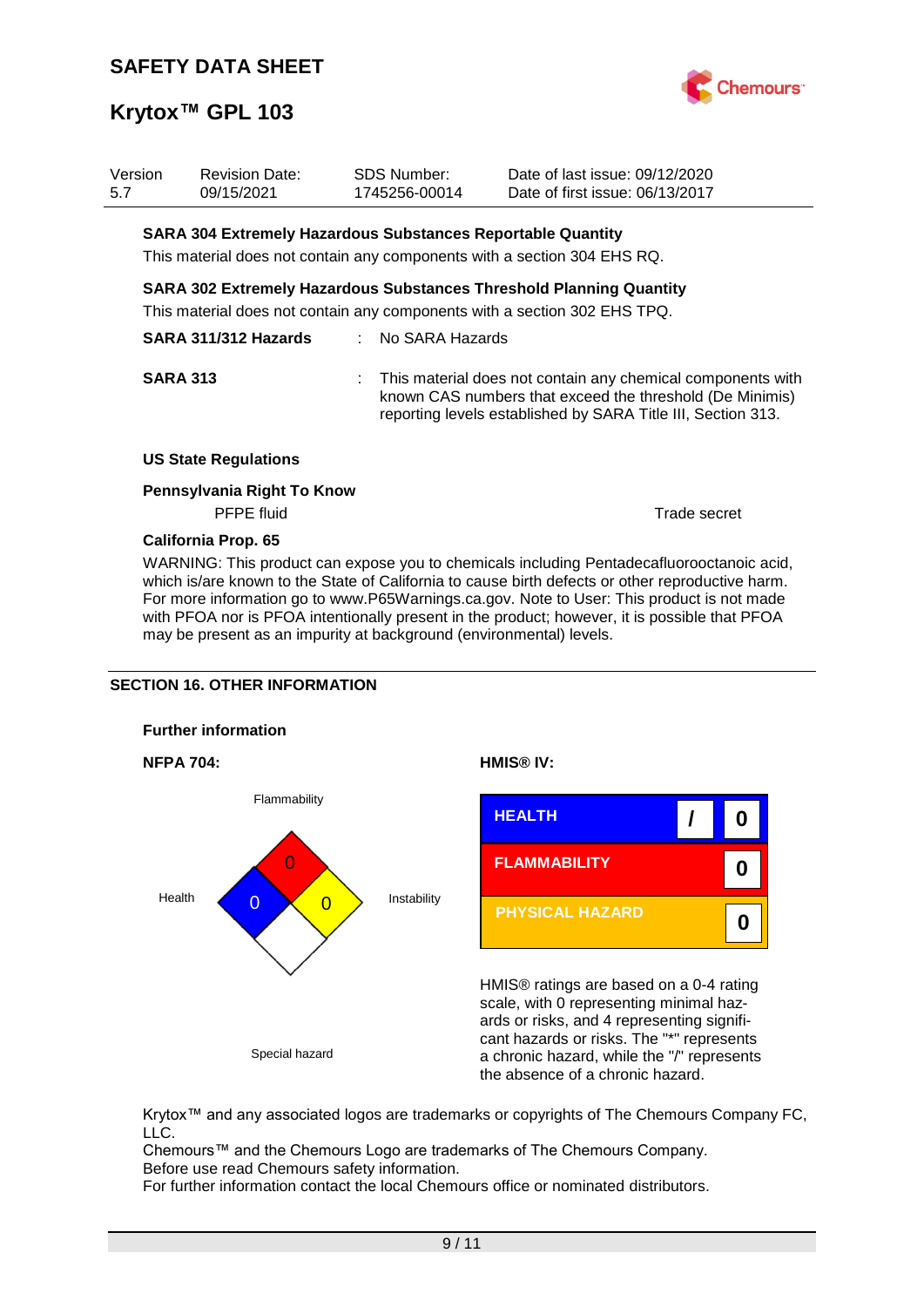

| Version<br>5.7  | <b>Revision Date:</b><br>09/15/2021     | SDS Number:<br>1745256-00014 | Date of last issue: 09/12/2020<br>Date of first issue: 06/13/2017                            |  |  |  |  |
|-----------------|-----------------------------------------|------------------------------|----------------------------------------------------------------------------------------------|--|--|--|--|
|                 | <b>Full text of other abbreviations</b> |                              |                                                                                              |  |  |  |  |
| <b>ACGIH</b>    |                                         |                              | : USA. ACGIH Threshold Limit Values (TLV)                                                    |  |  |  |  |
|                 | <b>NIOSH REL</b>                        |                              | USA. NIOSH Recommended Exposure Limits                                                       |  |  |  |  |
|                 | OSHA Z-1                                |                              | USA. Occupational Exposure Limits (OSHA) - Table Z-1 Lim-<br>its for Air Contaminants        |  |  |  |  |
|                 | OSHA Z-2                                |                              | USA. Occupational Exposure Limits (OSHA) - Table Z-2                                         |  |  |  |  |
|                 | ACGIH / TWA                             |                              | 8-hour, time-weighted average                                                                |  |  |  |  |
|                 | <b>ACGIH / STEL</b>                     |                              | Short-term exposure limit                                                                    |  |  |  |  |
|                 | ACGIH / C                               |                              | Ceiling limit                                                                                |  |  |  |  |
| NIOSH REL / TWA |                                         |                              | Time-weighted average concentration for up to a 10-hour<br>workday during a 40-hour workweek |  |  |  |  |
| NIOSH REL / ST  |                                         |                              | STEL - 15-minute TWA exposure that should not be exceeded<br>at any time during a workday    |  |  |  |  |
| NIOSH REL / C   |                                         |                              | Ceiling value not be exceeded at any time.                                                   |  |  |  |  |
| OSHA Z-1 / TWA  |                                         |                              | : 8-hour time weighted average                                                               |  |  |  |  |
| OSHA Z-2 / TWA  |                                         |                              | 8-hour time weighted average                                                                 |  |  |  |  |

AIIC - Australian Inventory of Industrial Chemicals; ASTM - American Society for the Testing of Materials; bw - Body weight; CERCLA - Comprehensive Environmental Response, Compensation, and Liability Act; CMR - Carcinogen, Mutagen or Reproductive Toxicant; DIN - Standard of the German Institute for Standardisation; DOT - Department of Transportation; DSL - Domestic Substances List (Canada); ECx - Concentration associated with x% response; EHS - Extremely Hazardous Substance; ELx - Loading rate associated with x% response; EmS - Emergency Schedule; ENCS - Existing and New Chemical Substances (Japan); ErCx - Concentration associated with x% growth rate response; ERG - Emergency Response Guide; GHS - Globally Harmonized System; GLP - Good Laboratory Practice; HMIS - Hazardous Materials Identification System; IARC - International Agency for Research on Cancer; IATA - International Air Transport Association; IBC - International Code for the Construction and Equipment of Ships carrying Dangerous Chemicals in Bulk; IC50 - Half maximal inhibitory concentration; ICAO - International Civil Aviation Organization; IECSC - Inventory of Existing Chemical Substances in China; IMDG - International Maritime Dangerous Goods; IMO - International Maritime Organization; ISHL - Industrial Safety and Health Law (Japan); ISO - International Organisation for Standardization; KECI - Korea Existing Chemicals Inventory; LC50 - Lethal Concentration to 50 % of a test population; LD50 - Lethal Dose to 50% of a test population (Median Lethal Dose); MARPOL - International Convention for the Prevention of Pollution from Ships; MSHA - Mine Safety and Health Administration; n.o.s. - Not Otherwise Specified; NFPA - National Fire Protection Association; NO(A)EC - No Observed (Adverse) Effect Concentration; NO(A)EL - No Observed (Adverse) Effect Level; NOELR - No Observable Effect Loading Rate; NTP - National Toxicology Program; NZIoC - New Zealand Inventory of Chemicals; OECD - Organization for Economic Co-operation and Development; OPPTS - Office of Chemical Safety and Pollution Prevention; PBT - Persistent, Bioaccumulative and Toxic substance; PICCS - Philippines Inventory of Chemicals and Chemical Substances; (Q)SAR - (Quantitative) Structure Activity Relationship; RCRA - Resource Conservation and Recovery Act; REACH - Regulation (EC) No 1907/2006 of the European Parliament and of the Council concerning the Registration, Evaluation, Authorisation and Restriction of Chemicals; RQ - Reportable Quantity; SADT - Self-Accelerating Decomposition Temperature; SARA - Superfund Amendments and Reauthorization Act; SDS - Safety Data Sheet; TCSI - Taiwan Chemical Substance Inventory; TECI - Thailand Existing Chemicals Inventory; TSCA - Toxic Substances Control Act (United States); UN - United Nations; UNRTDG - United Nations Recommendations on the Transport of Dangerous Goods; vPvB - Very Persistent and Very Bioaccumulative

Sources of key data used to compile the Material Safety Data Sheet

: Internal technical data, data from raw material SDSs, OECD eChem Portal search results and European Chemicals Agency, http://echa.europa.eu/